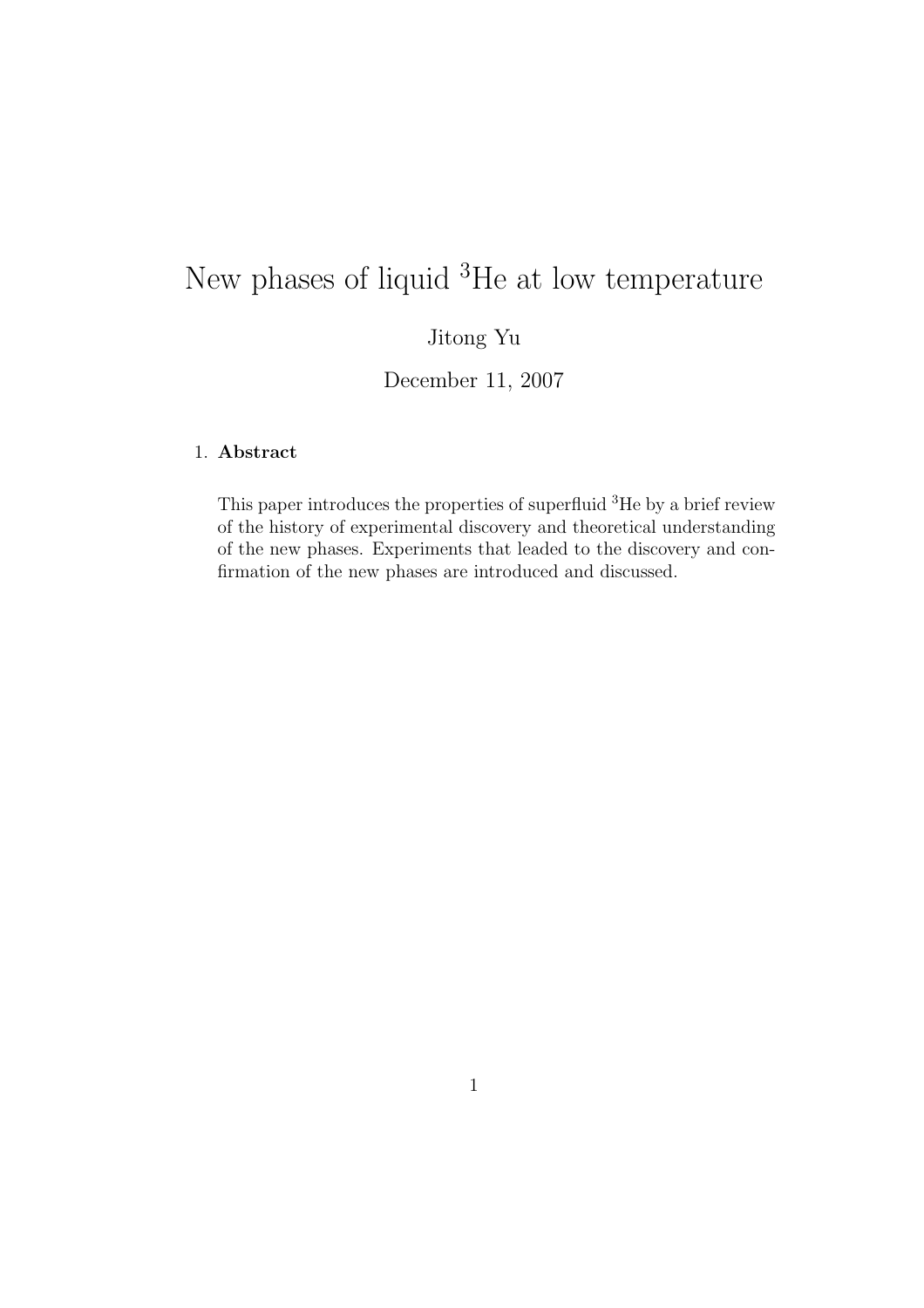#### 2. Introduction

With the success of BCS theory in explaining the phenomenon of superconductivity of metal at low temperature, it was anticipated that similar phenomenon could also happen in liquid  ${}^{3}$ He. Like electron,  ${}^{3}$ He is fermion with spin  $\frac{1}{2}$ . But since <sup>3</sup>He is neutral, the new phases of liquid <sup>3</sup>He would have the property of superfluidity not superconductivity.

The cooling method improved rapidly in the sixties. A breakthrough was made by Osheroff, Richardson, and Lee in 1972, who discovered two distinctive features on the melting curve of liquid <sup>3</sup>He, although the so called " $A$ " and " $B$ " features were erroneously interpreted as effects in the solid at first. Their following experiment of nuclear magnetic resonance (NMR) showed that the A and B features were due to transitions in liquid <sup>3</sup>He. These two experiments represent the discovery of the new phases in liquid <sup>3</sup>He at low temperature.

By measuring the specific heat of liquid <sup>3</sup>He, Webb, Greytak, Johnson, and Wheatley  $(1972)$  were able to show that the  $A$  feature actually corresponds to a second-order transitions. In 1973, Alvesalo, Anufriyev, Collan, Lounasmaa, and Wennerstrom measured the amplitude of a vibrating wire in <sup>3</sup>He and thus confirmed the property of superfluidity of the new phases.

A theoretical understanding of the new phases began with people's efforts to extend the BCS theory to <sup>3</sup>He in the late fifties. Because of the strong repulsion between <sup>3</sup>He atoms at short distances, it was expected that the Cooper pair formed in <sup>3</sup>He would have nonzero angular momentum, which is different from the Cooper pair in conventional superconductor and made it more difficult to determine the microscopic structure.

In 1961, Anderson and Morel studied a case in which the  $p$  state pair  $(l = 1)$  only form in the  $S_z = +1$  ( $\uparrow \uparrow$ ) and  $S_z = -1$  ( $\downarrow \downarrow$ ) states. This state was later named as Anderson-Brinkman-Morel (ABM) state, which is a special case of equal spin pairing state (ESP).

In 1963, Vdovin, Balian and Werthamer proposed another state (BW state) in which the pair is formed in all three Zeeman sub-states, and the orbital angular momentum is anti-parallel with the total spin so that the total angular momentum is zero. They showed that the BW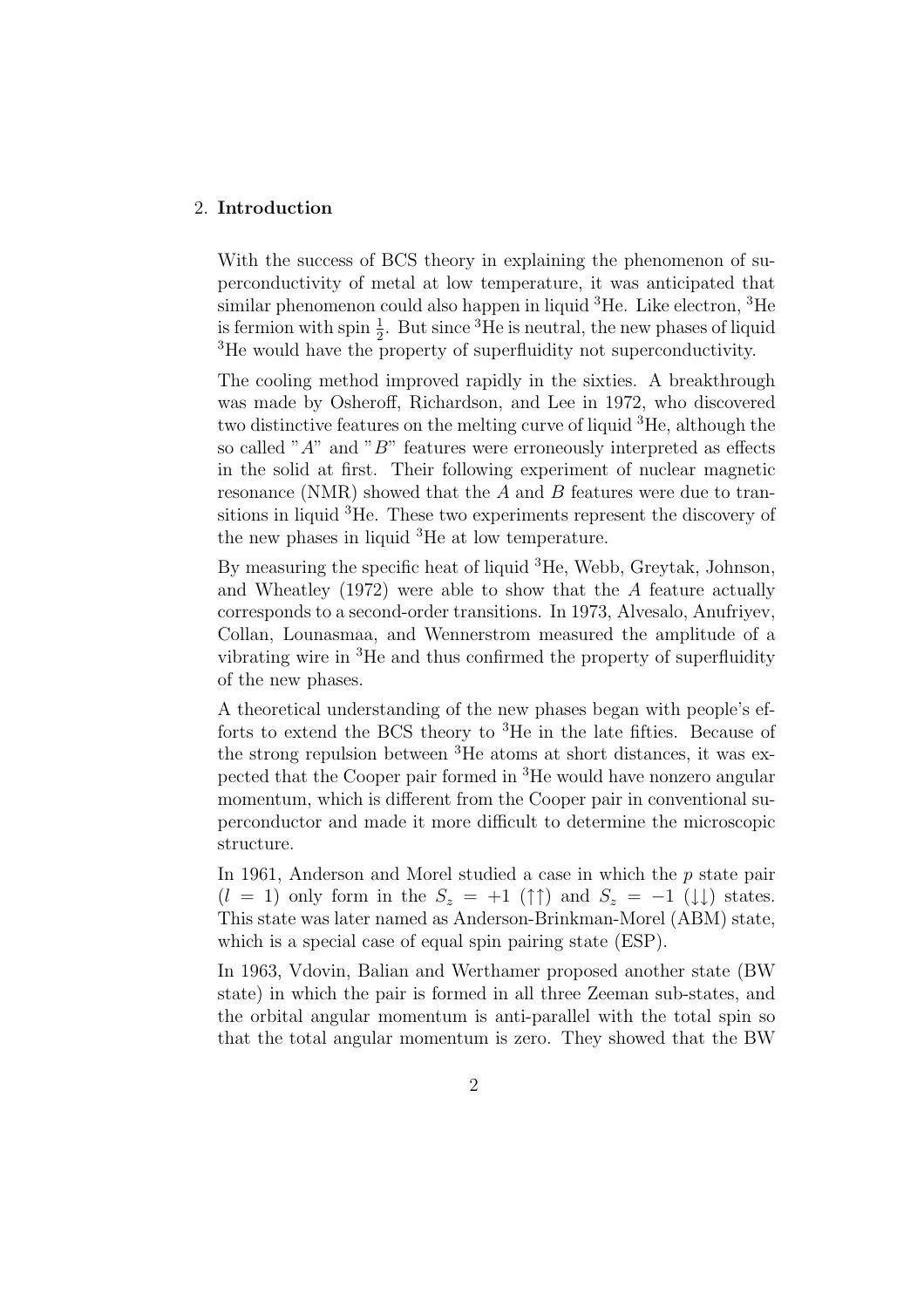state is more stable than any ESP state within the generalized BCS calculation.

In 1972, right after Osheroff et al's NMR experiments, Leggett came up with the idea of spontaneously broken spin-orbit symmetry (SBSOS) and explained the experimental data of the NMR resonance frequency. Leggett determined that the A phase should be an ESP phase in order to explain the experiment. The question remained is why the ESP phase is more stable than a BW phase here.

The problem of the stability of the A phase was solved by Anderson and Brinkman in 1973, who showed that the effect of spin-fluctuation render an ESP state stable over a BW state in a small region of high pressure and temperature in the  $P - T$  phase diagram. So finally, the A phase is identified as ABM state and B phase as BW state.

In Section 3, the phase diagram of <sup>3</sup>He is shown with micro-description of the phases. In Section 4, experiments on melting pressure, nuclear magnetic resonance, specific heat and viscosity are introduced with brief discussion.

For a review on detail experiments, please refer to reference [1]. For a review on theoretical works, please refer to reference [2]. References [3-5] provide good sources of the history how people discovered and understood the new phases.

#### 3. Phase diagram

Figure 1 shows the phase diagram of <sup>3</sup>He when there's no external magnetic field. Under low pressure and and when temperature is higher than about 3mK, <sup>3</sup>He forms normal Fermi liquid, the properties of which can be well described by Landau's Fermi liquid theory.

As temperature drops and when then pressure is not so low, there's a second order phase transition and the substance enters a superfluid phase called A phase as is indicated in the figure as a small triangular region. A phase is identified as ABM state, and the wave function of Cooper pairs in this state can be written as:

$$
\Psi_{ABM} = F_{\uparrow\uparrow}(\mathbf{r})|\uparrow\uparrow\rangle + F_{\downarrow\downarrow}(\mathbf{r})|\downarrow\downarrow\rangle.
$$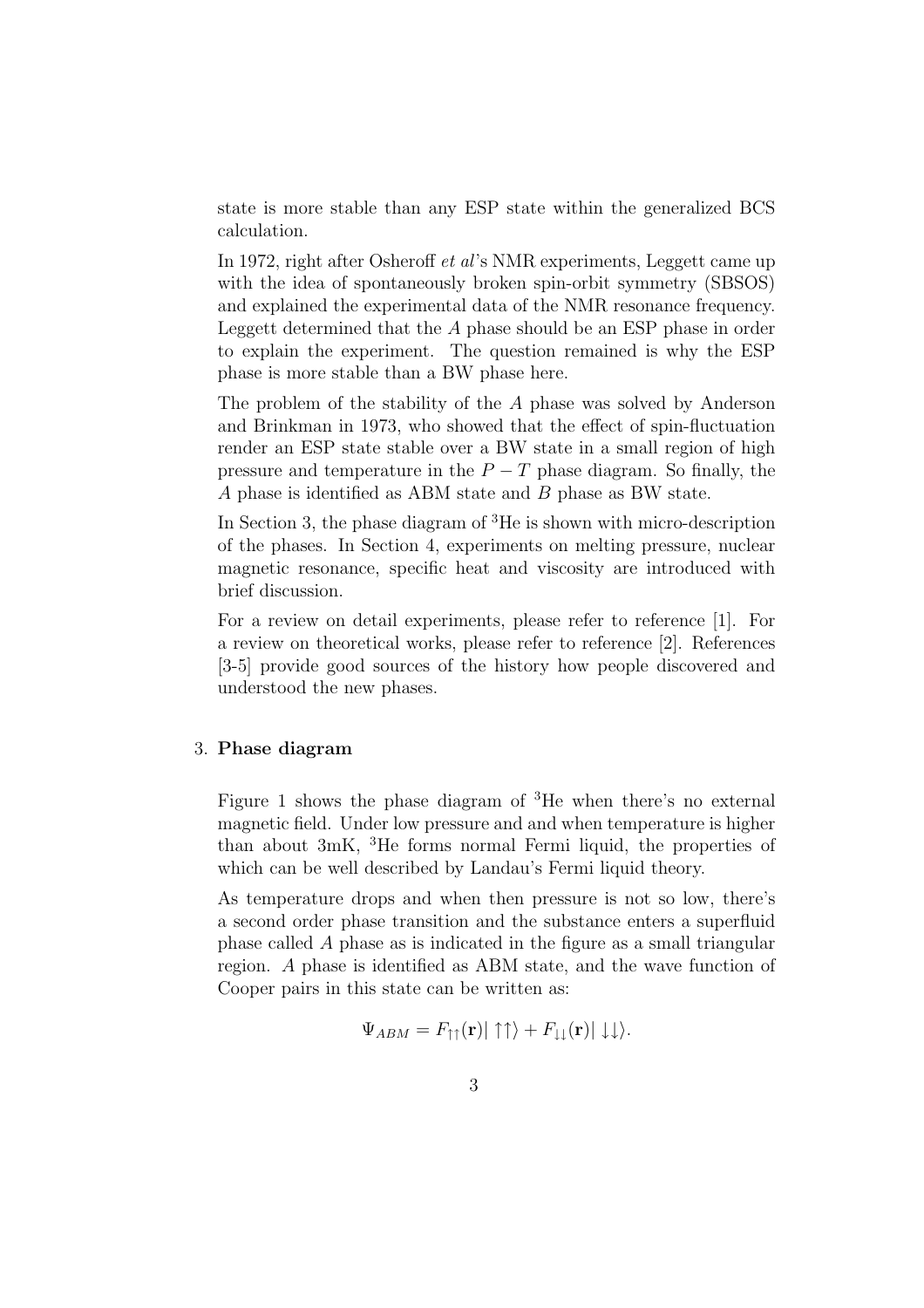

Figure 1: Phase diagram of <sup>3</sup>He. After [6].

Here,  $F_{\uparrow\uparrow}(\mathbf{r})$  and  $F_{\downarrow\downarrow}(\mathbf{r})$  take the same form, which corresponds to the pairs' having an orbital angular momentum  $\hbar$  along a direction [5].

As temperature drops further, there's a first order phase transition and a new phase called B phase appears. B phase is identified as BW phase which was studied first by Vdovin, Balian and Werthamer, who observed that, in the odd-l case, it is possible to form pairs simultaneously in all three Zeeman substates in such a way that the pair wave function is a superposition of the form [5]:

$$
\Psi_{BW} = F_{\uparrow\uparrow}(\mathbf{r})|\uparrow\uparrow\rangle + F_{\downarrow\downarrow}(\mathbf{r})|\downarrow\downarrow\rangle + F_{\uparrow\downarrow}(\mathbf{r})(\frac{1}{\sqrt{2}}(|\uparrow\downarrow\rangle + |\downarrow\uparrow\rangle)).
$$

Here,  $F_{\uparrow\uparrow}(\mathbf{r})$  corresponds to angular momentum  $L_z = -1$ , and  $F_{\downarrow\downarrow}(\mathbf{r})$ and  $F_{\uparrow\downarrow}(\mathbf{r})$  similarly correspond to  $L_z = -1$ , and  $L_z = 0$ , respectively [5]. So BW state is a state with  $L = S = 1$  but  $j = |L + S| = 0$ , i.e., in atomic notation a  ${}^{3}P_{0}$  state.

Properties of phases A and B can be derived from their microscopic wave functions and the calculations results are in good agreement with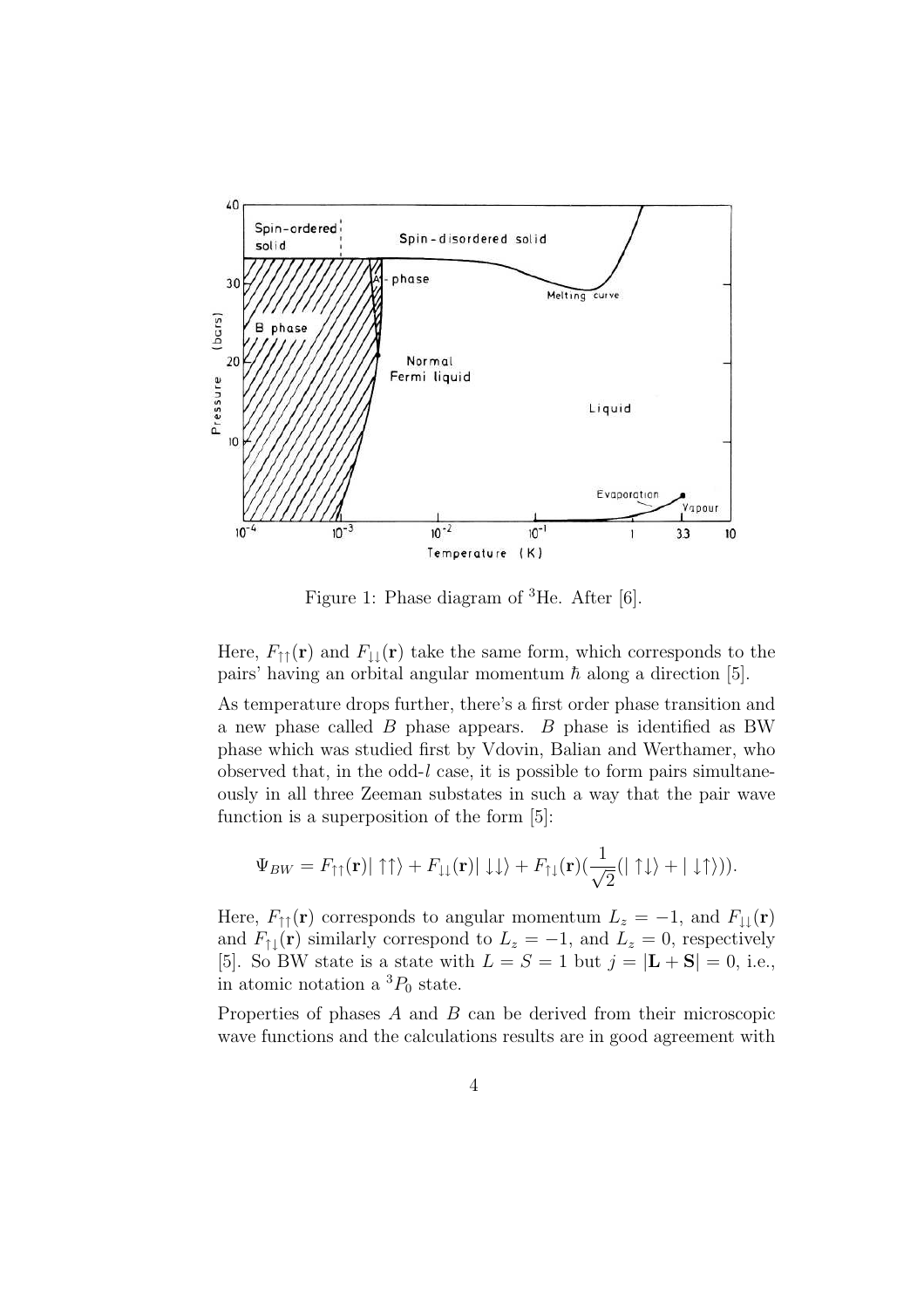experiments.

#### 4. Experiments

# Melting pressure



Figure 2: Time evolution of the pressure during compression and subsequent decompression. After [7].

The first evidence of new phases of liquid <sup>3</sup>He was discovered in 1972, by Osheroff, Richardson and Lee at Cornell. They measured the melting pressure of a mixture of solid and liquid <sup>3</sup>He in a Pomeranchuk compression cell. Figure 2 shows the features observed on a plot of cell pressure vs time during compressional cooling to the minimum temperature followed by warming the cell during decompression. The A and  $A'$  features were changes in slope. They always occurred at precisely the same pressure. Lower temperature features  $B$  and  $B'$  were also observed. On cooling through B a sudden pressure drop appeared, and on warming through  $B'$  a small plateau was observed. The pressure at B was always greater than or equal to the pressure at  $B'$  [4]. However, the features were at first thought to be associated to new phases in solid. The authors in the original paper stated that the A transition corresponded to a second-order magnetic phase transition in solid <sup>3</sup>He.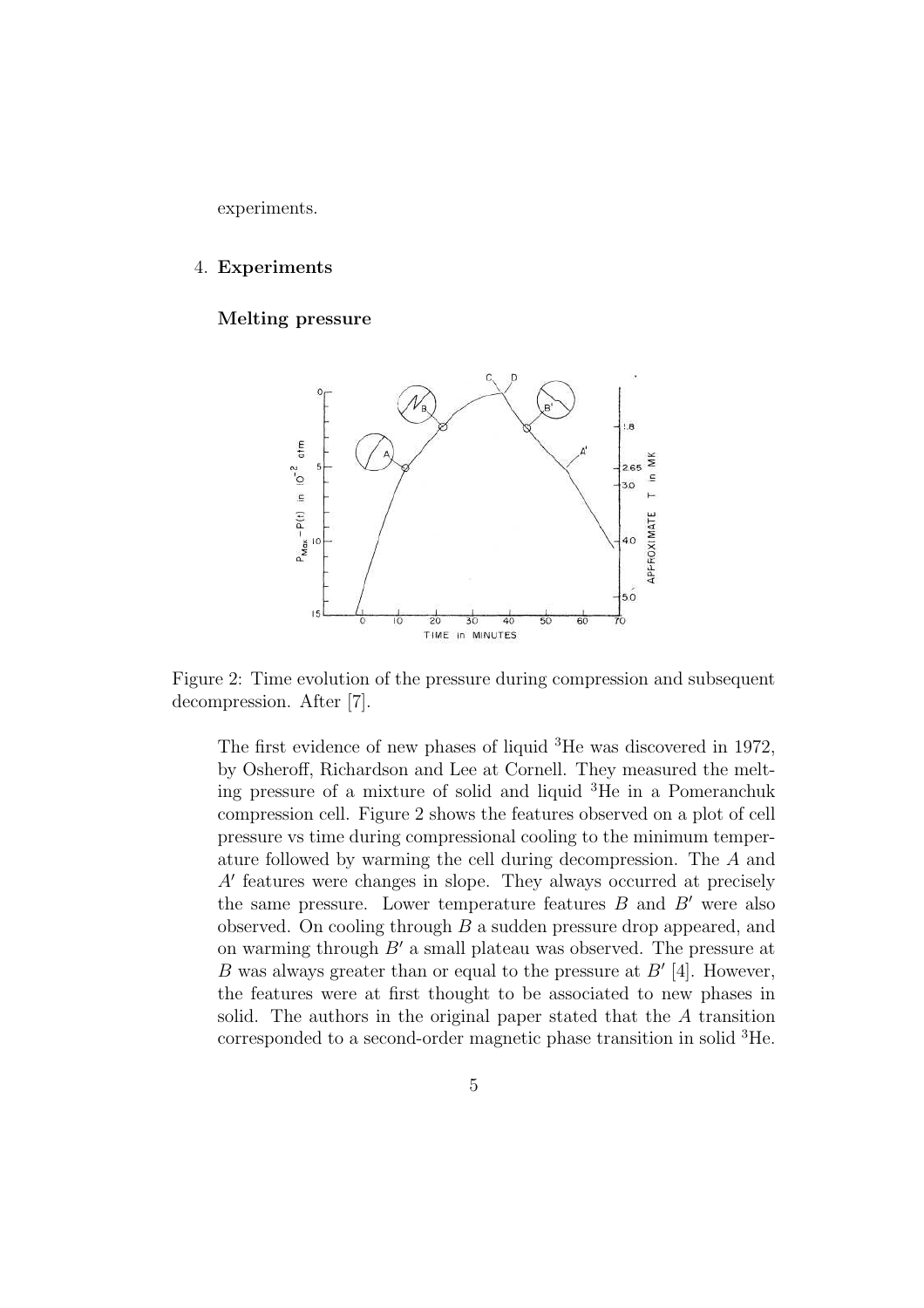It was not until their next experiment that the possibility that transitions in solid contributed to the features were excluded.

## 30 25  $\Delta P = -002$  of m  $AP = .0087$ atm. △P=.0138atm △P=.0334 atm  $20<sup>2</sup>$ (Supercooling) Absorption 15 230Hz 1890Hz 3420Hz  $\overline{O}$ Frequency

#### Nuclear magnetic resonance

Figure 3: Frequency profiles obtained at various pressures above  $P(A)$  as indicated by  $\Delta P = P(t) - P(A)$ , showing the frequency splitting. After [8].

Because the experiment on melting pressure could not distinguish whether the effect was due to transitions in solid or liquid, the authors performed NMR studies on <sup>3</sup>He later that year. Figure 3 shows a sequence of NMR profiles of a sample  ${}^{3}$ He, the liquid phase of which is in A phase. We can see a small peak, which is due to the liquid part, shifts to higher frequency when the temperature drops. And it was also found that at the  $B$  transition, the small satellite peak suddenly jumped back into the main peak. By this experiment, it became clear that all these phenomena that the group discovered in that year were related to new phases in liquid <sup>3</sup>He.

A theoretical understanding of the resonance frequency was later given by Leggett [9] with an idea of spontaneously broken spin-orbit symmetry (SBSOS): although the weak interaction between the tiny nuclear dipole moments is much less than one microkelvin, the presence of Cooper pairs lead to a coherent addition of all the dipole moments and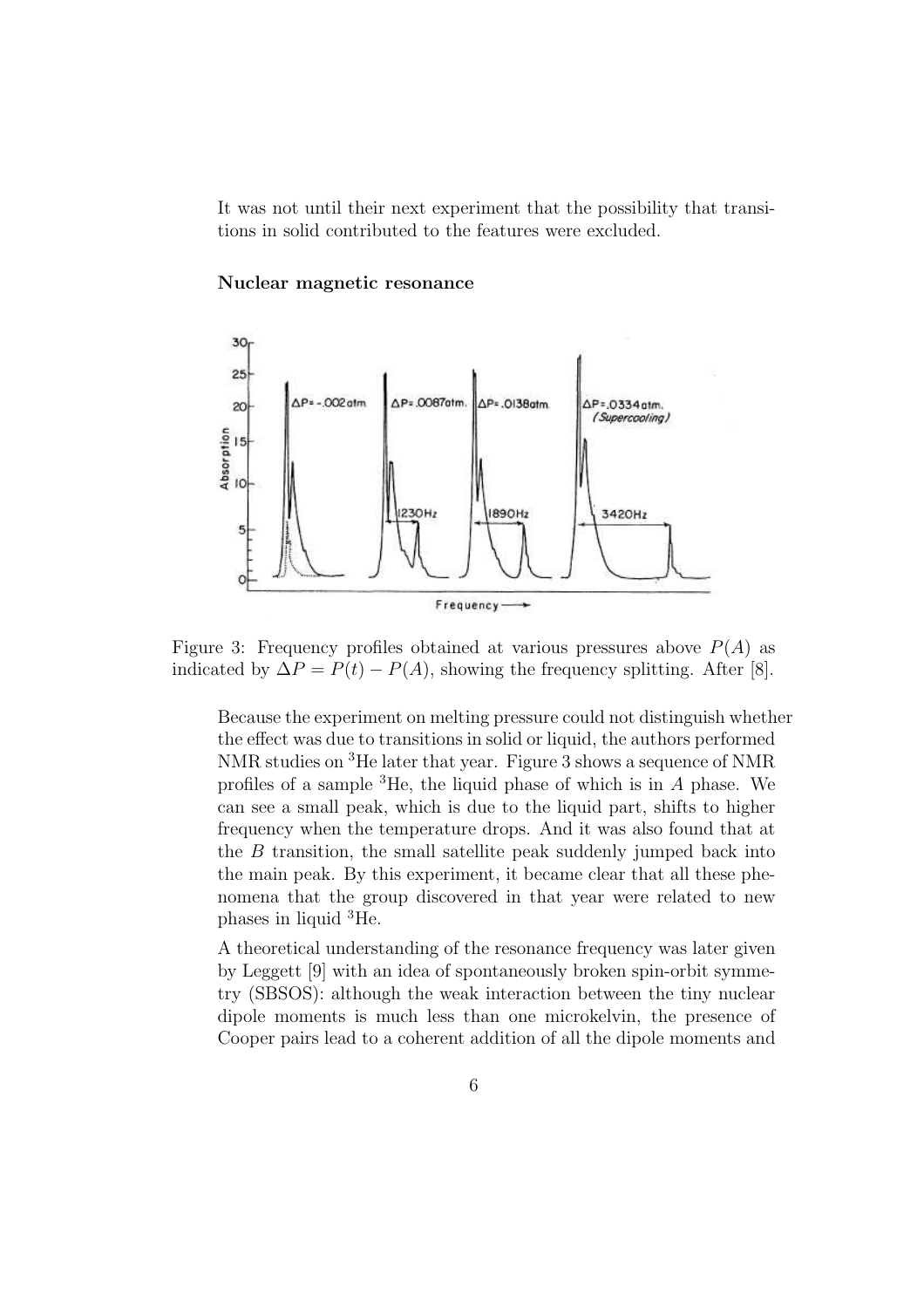produce an effective internal field large enough to produce the observed frequency shifts [4].

# Specific heat



Figure 4: Total molar heat capacity as a function of temperature of liquid  ${}^{3}$ He. After [10].

In 1973, Webb et al. measured the liquid specific heat. Figure 4 shows that the transition is second-order phase transition, because there's a discontinuity but no divergence in the specific heat as a function of temperature [10]. The transition shown in Figure 4 corresponds to the feature A found by Osheroff et al's earlier work. The curve has a characteristic of a BCS type transition with behavior below the transition showing a rapid rise with temperature, associated with pair breaking and the greater availability of quasi-particles, followed by a sharp drop at the transition. Above the transition, the typical linear temperature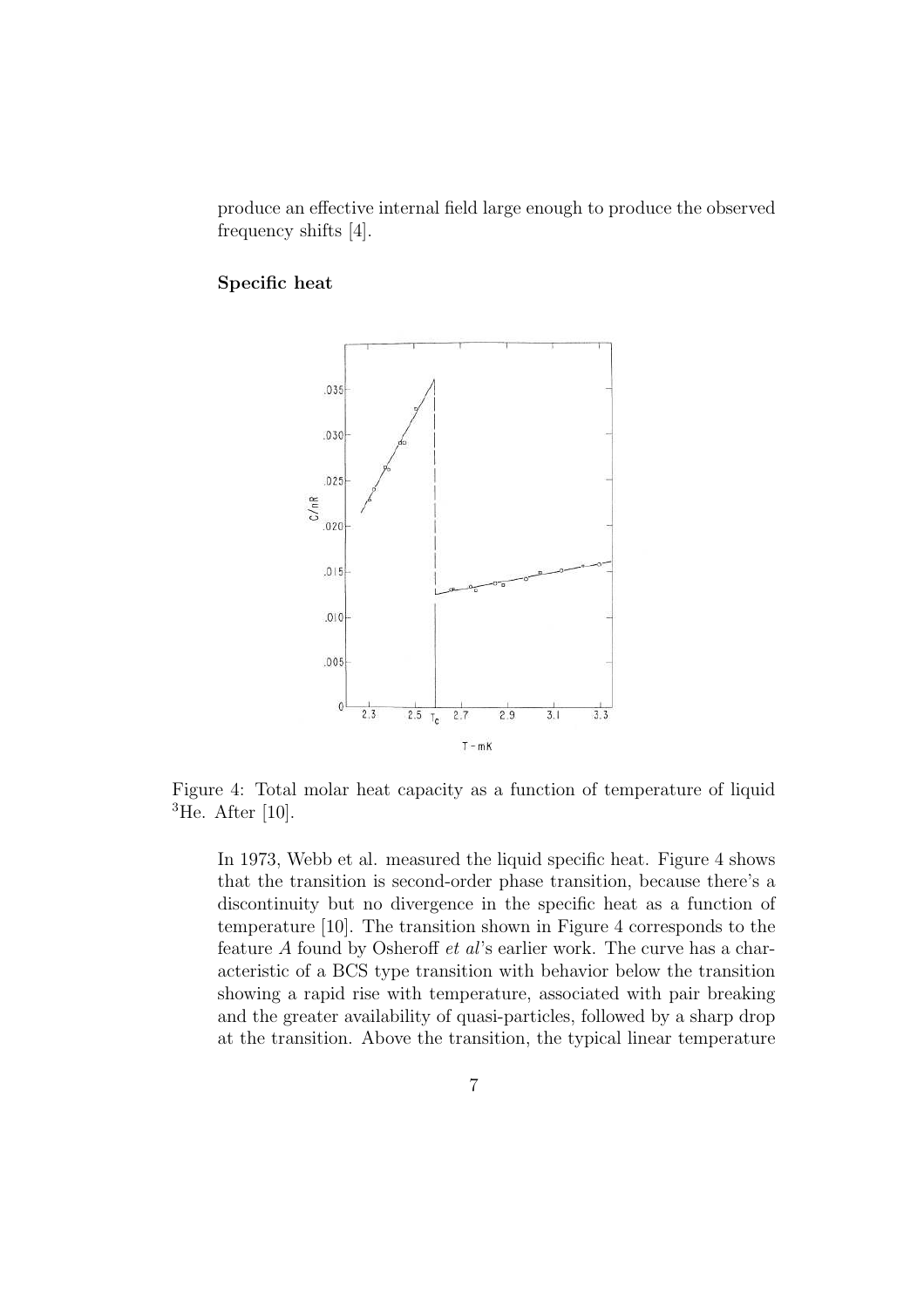dependence of a normal Fermi liquid was found [10].

#### Viscosity



Figure 5: Normalized viscometer signal amplitudes as functions of the <sup>3</sup>He melting pressure, with the zero set at the  $A$  transition. After [11].

In 1973, Alvesalo *et al* measured the relative viscosity of liquid  ${}^{3}$ He along the melting curve with a vibrating-string viscometer. Figure 5 shows the signal amplitudes as functions of the melting pressure, which is a function of temperature. The amplitude is proportional to  $(1/\eta)^{1/2}$ to a reasonable approximation. So it can be seen that as the temperature is reduced, the viscosity first increases until the pressure anomaly A is reached. The viscosity then starts to decrease, has a discontinuous drop at the pressure anomaly B, and then continues to diminish rapidly. The lowest measured value of the viscosity is 1000 times smaller than